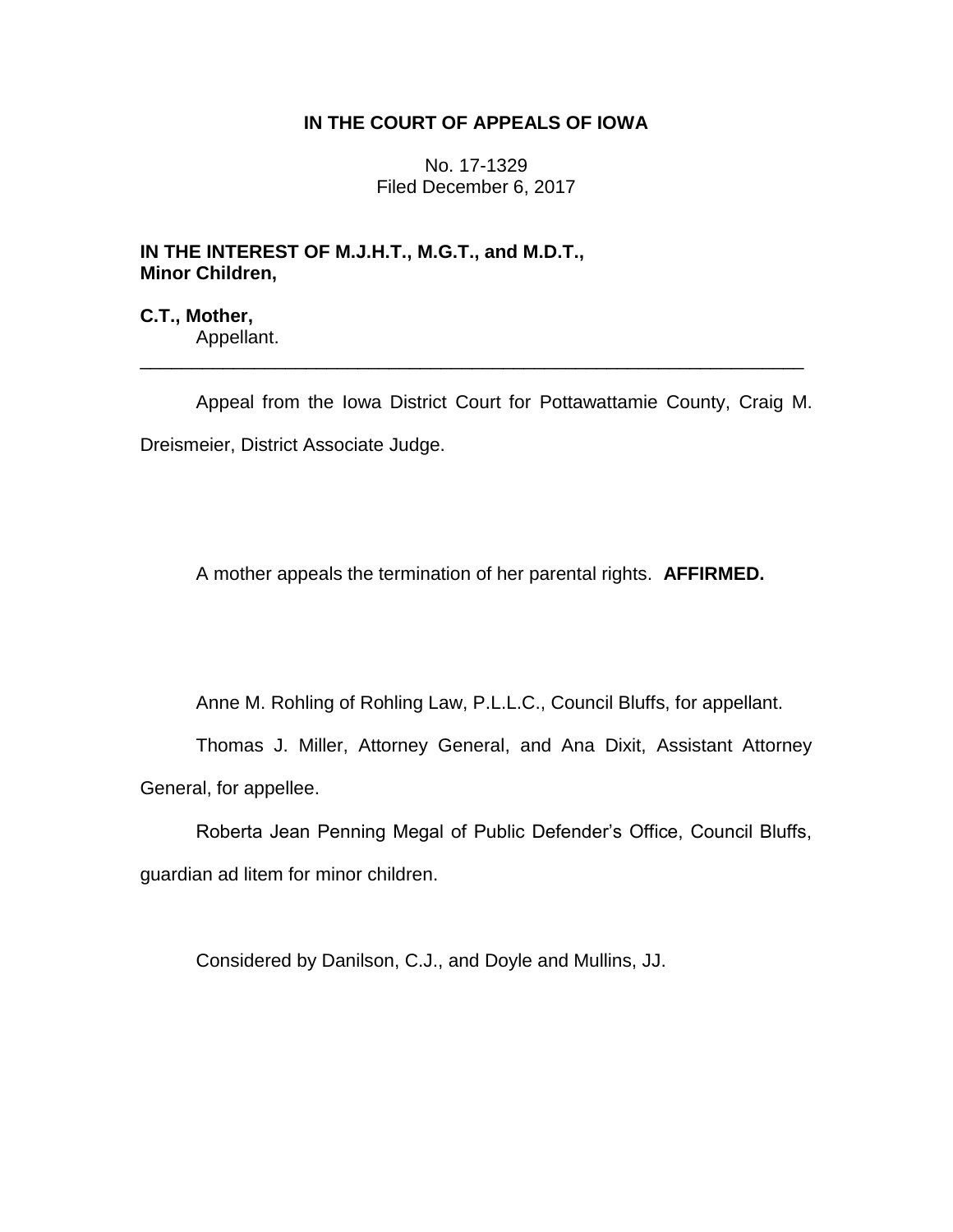### **DOYLE, Judge.**

A mother appeals the juvenile court decision terminating her parental rights. We hold the mother's parental rights were properly terminated under Iowa Code section 232.116(1)(h) (2017) and that termination of the mother's parental rights is in the children's best interests. We affirm the decision of the juvenile court.

## **I. Background Facts and Proceedings**

C.T. is the mother of M.J.H.T. ("the oldest child"), born in 2014, and M.G.T. and M.D.T. ("the twins"), born in May 2016. At the time of the twins' birth, the mother and the oldest child were living with the mother's mother and step-father. The twins tested positive for amphetamines and marijuana at their birth, and the mother tested positive for methamphetamines and marijuana. Shortly after the twins' birth, the Iowa Department of Human Services (DHS) received a child protective services referral alleging the mother used methamphetamine while pregnant with the twins. DHS representatives met with the mother and her mother. At the time, an application for ex-parte order of temporary removal was filed with the juvenile court, the oldest child was at home with a safety plan in place wherein the mother's contact with the child was supervised by her maternal grandmother. The twins remained in intensive care at the hospital. A form ex-parte order for the temporary removal of all three children was entered ordering the removal of the children from their home and placing them in the temporary care, custody, and control of the DHS. After the order was entered, law enforcement removed the oldest child from her maternal grandparents' home and transported her to a shelter, where she spent less than twenty-four hours. She was then placed with a maternal aunt. M.D.T. was discharged from the hospital to a foster home. M.G.T.

2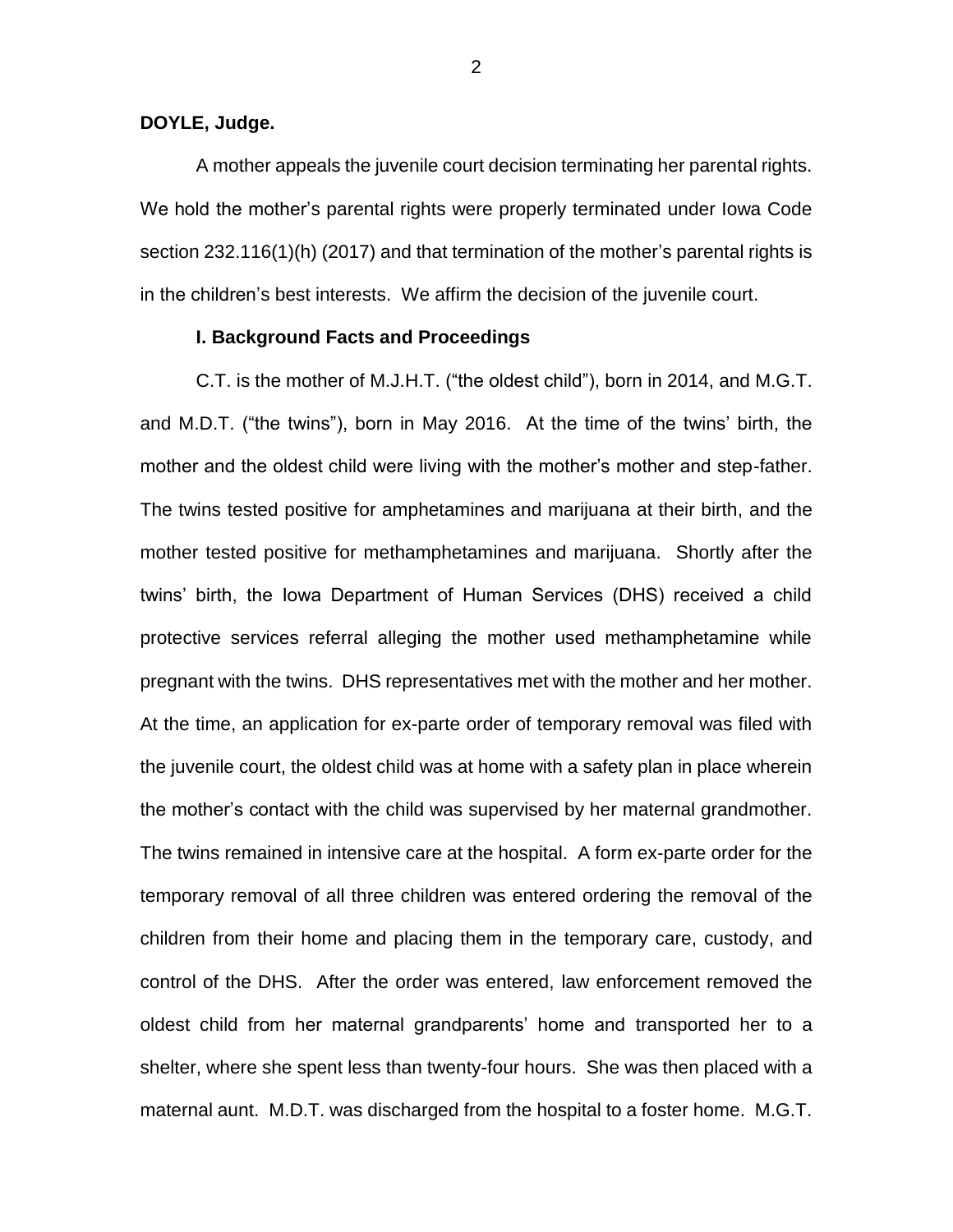remained hospitalized to address feeding issues. After a temporary removal hearing, the juvenile court ordered "[t]hat the care, custody, and control of [the oldest child] remain with maternal aunt, subject to the supervision of the [DHS]." The care, custody, and control of the twins was ordered to "remain with the [DHS] for continued placement in hospital/shelter/foster care."

The three children were later adjudicated children in need of assistance (CINA). It was ordered that the care, custody, and control of oldest child be placed with her maternal grandparents. It was ordered that the care, custody, and control of the twins remain with the DHS for continued placement in foster care. This was the status quo at the time of the termination of parental rights hearing.

Following the removal of her children, the mother attended a drug-treatment program. After an unsuccessful discharge, the mother twice attempted and twice failed to complete inpatient substance-abuse treatment. When not residing in a treatment facility, the mother lived place to place with no permanent housing.

A termination of parental rights hearing was held on July 11, 2017. Although the mother appeared in person at the hearing, she did not testify. Subsequent to the hearing, the juvenile court terminated the mother's parental rights under 232.116(1)(e), (h) and (*l*).<sup>1</sup>

The mother now appeals that ruling.

#### **II. Standard of Review**

<sup>&</sup>lt;sup>1</sup> The parental rights of the father to M.G.T. and M.D.T. were terminated. The parental rights of the alleged father to M.J.H.T. were also terminated. Neither is a party to this appeal.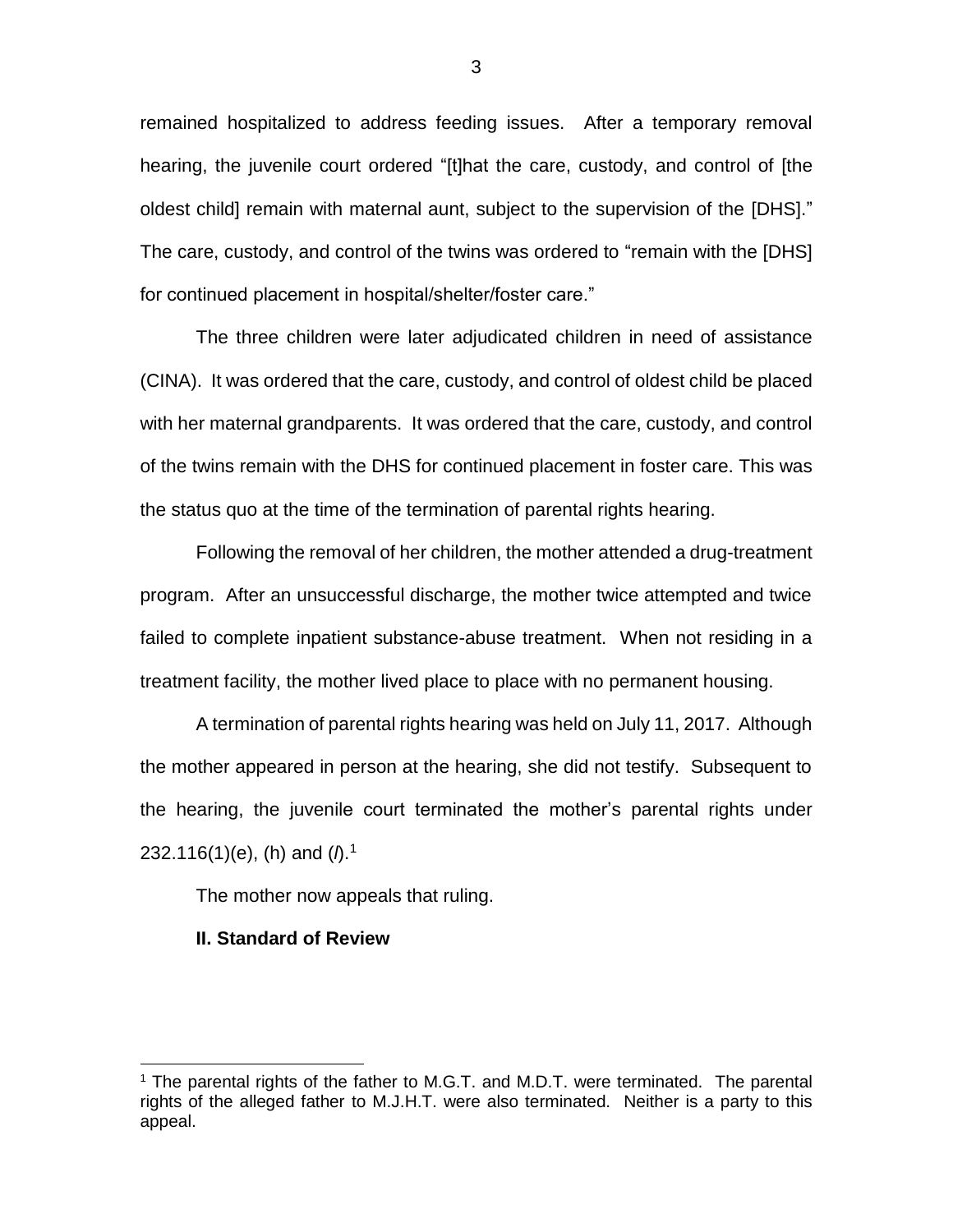We review termination-of-parental-rights proceedings de novo. *In re A.M.*, 843 N.W.2d 100, 110 (Iowa 2014). We examine both the facts and law, and we adjudicate anew those issues properly preserved and presented. *See In re L.G.*, 532 N.W.2d 478, 480 (Iowa Ct. App. 1995). We will uphold an order terminating parental rights only if there is clear and convincing evidence establishing the statutory grounds for termination of the parent's rights. *See In re C.B.*, 611 N.W.2d 489, 492 (Iowa 2000). Evidence is "clear and convincing" when there is no serious or substantial doubt as to the correctness of the conclusions of law drawn from the evidence. *Id.* "We are not bound by the juvenile court's findings of fact, but we do give them weight, especially in assessing the credibility of witnesses." *In re M.W.*, 876 N.W.2d 212, 219 (Iowa 2016) (quoting *In re D.W.*, 791 N.W.2d 703, 706 (Iowa 2010)).

## **II. Discussion**

Termination of parental rights under Iowa Code chapter 232 follows a now familiar three-step analysis. *See In re P.L.*, 778 N.W.2d 33, 40–41 (Iowa 2010). First, the court must determine if a ground authorizing the termination of parental rights under section 232.116(1) has been established. *See id.* at 40. Second, if a ground for termination is established, the court must apply the framework set forth in section 232.116(2) to decide if proceeding with termination is in the best interests of the child. S*ee id.* Third, if the statutory best-interests framework supports termination of parental rights, the court must consider if any statutory exceptions set forth in section 232.116(3) should serve to preclude termination. *See id.* at 41. The exceptions set forth in subsection three are permissive and not mandatory. *See A.M.*, 843 N.W.2d at 113.

4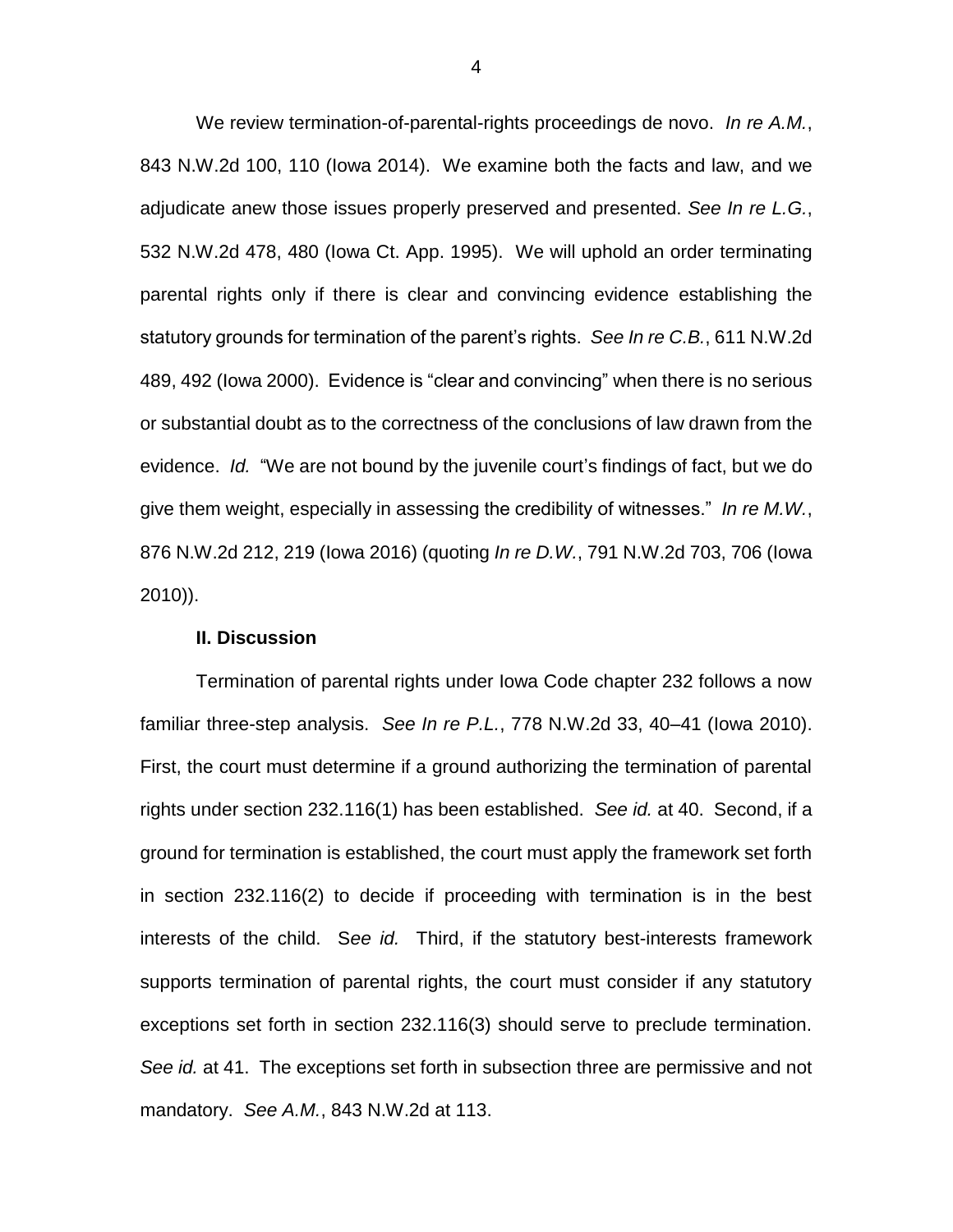Before the court may affirm the termination of parental rights, we must find

clear and convincing evidence supporting one of the grounds for termination under

232.116(1). *See In re A.B.*, 815 N.W.2d 764, 774 (Iowa 2012) ("When the juvenile

court terminates parental rights on more than one statutory ground, we may affirm

the juvenile court's order on any ground we find supported by the record."). We

consider section 232.116(1)(h).

Section 232.116(1)(h) provides a parent's right may be terminated if:

The court finds that all of the following have occurred:

(1) The child is three years of age or younger.

(2) The child has been adjudicated a child in need of assistance pursuant to section 232.96.

(3) The child has been removed from the physical custody of the child's parents for at least six months of the last twelve months, or for the last six consecutive months and any trial period at home has been less than thirty days.

(4) There is clear and convincing evidence that the child cannot be returned to the custody of the child's parents as provided in section 232.102 at the present time.

On appeal, the mother makes a general statement that the State did not prove the elements for this ground. There can be no dispute that elements (1) and (2) were met since all three children were under the age of three at the time of the hearing, and all three had been adjudicated CINA. The mother states that "[t]echnically, the oldest child was never removed from her home," and when a relapse in substance abuse took place, she returned to the help she needed thereby claiming evidence of "such a positive transfiguration for [the mother means] she deserves the right to have her children with her and continue her sober life." So, we presume it is the third (as to the oldest child only) and fourth elements of paragraph (h) the mother challenges on appeal.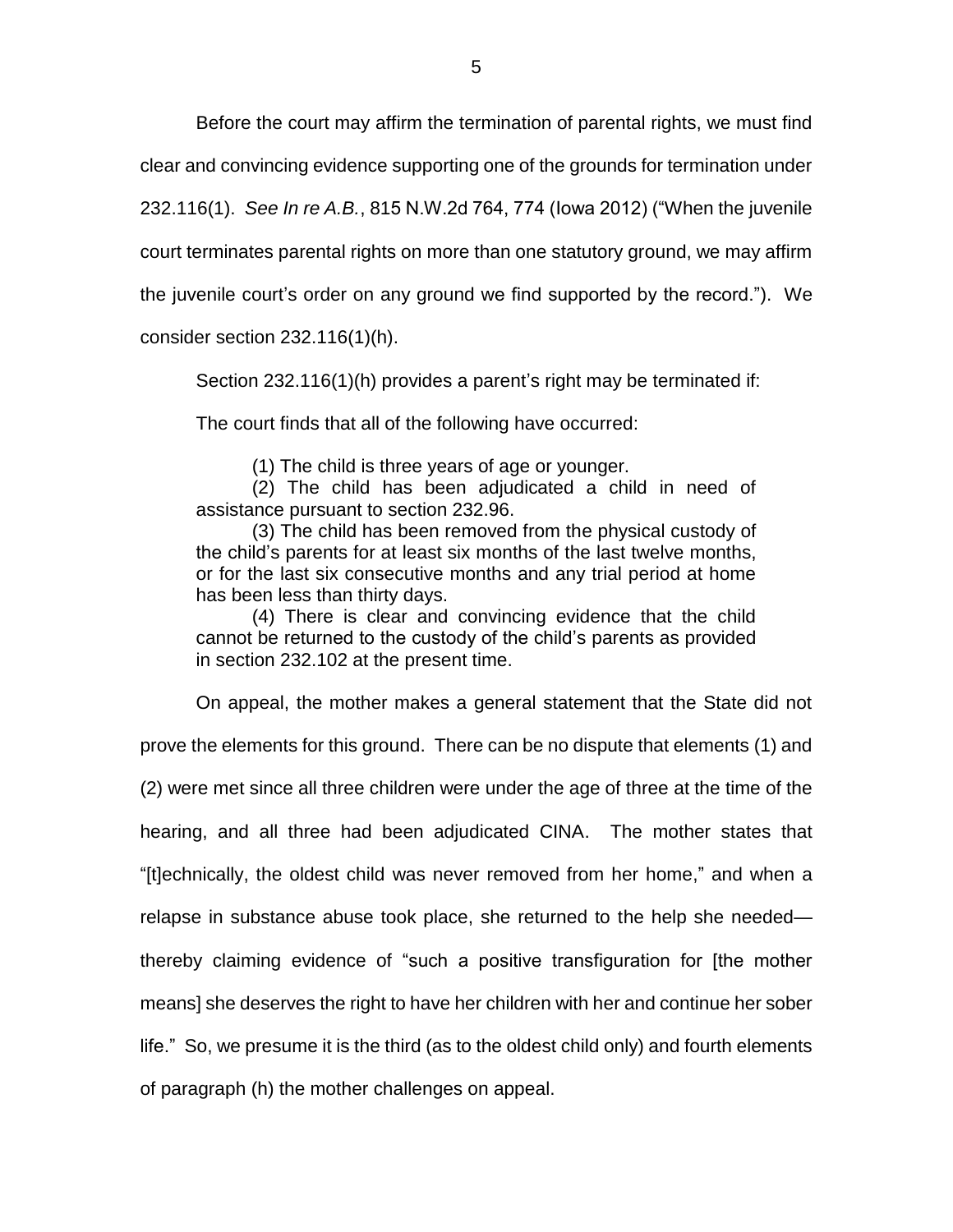Following the birth of the twins, the court ordered a temporary removal of all three children. At the time of removal, the oldest child lived with her mother and maternal grandparents. Contrary to the mother's assertions, the oldest child was indeed removed from the mother's physical custody and the maternal grandparents' home. After the court granted an ex-parte temporary removal order placing custody of the oldest child with the DHS, law enforcement removed the child from her maternal grandparent's home and transported her to a shelter. After spending less than twenty-four hours in the shelter, she was placed with a maternal aunt subject to the supervision of the DHS. $<sup>2</sup>$  She was then later placed in the</sup> custody of her maternal grandparents and was never returned to the custody of her mother.

In June 2016, the mother entered a residential drug-treatment program and the juvenile court ordered that the care, custody, and control of the twins be placed with the mother. But the order also provided that if she exited the program before successfully completing the program, the twins' care, custody, and control would be immediately removed from her custody and placed in the care, custody, and control of the DHS for shelter care/foster care placement. By July 5, the mother failed to comply with the rules of the facility and was prematurely discharged from

 $2$  We are unable to find an order in the file placing the child's care, custody, and control with the maternal aunt, but a later temporary order ordered "[t]hat the care, custody, and control of [the oldest child] remain with maternal aunt, subject to the supervision of the [DHS]." Although custody of the child was placed with the aunt, the child stayed primarily with her maternal grandparents. In any event, the record is clear that the oldest child was in fact removed from the mother's physical care and was removed from the grandparents' home.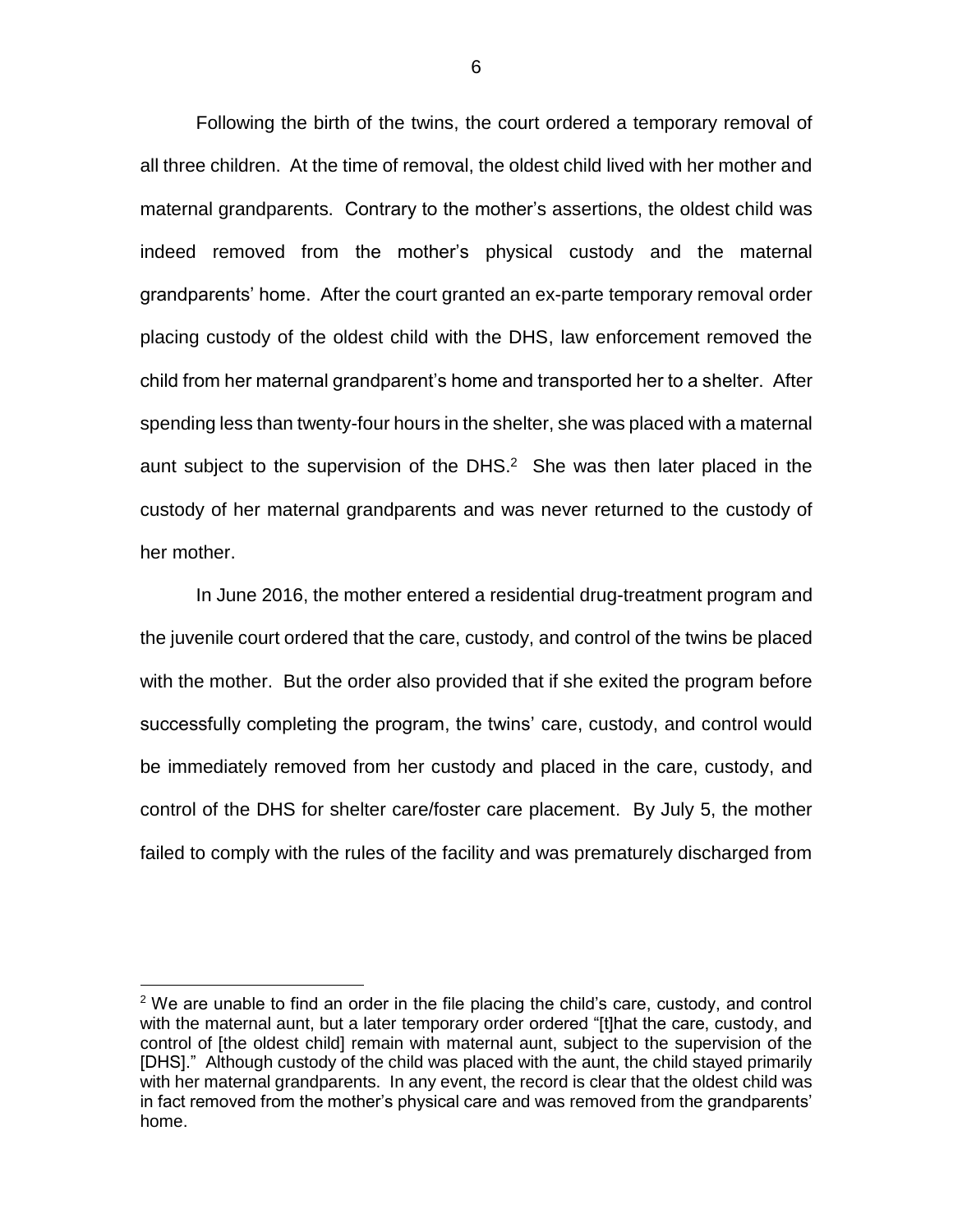the drug treatment program. $3$  The physical custody of the twins was immediately transferred back to the DHS, and they were placed into foster care.

We agree with the juvenile court that the State proved by clear and convincing evidence the children had been removed from the physical custody of the mother. Furthermore, we find the State established that at the time of the termination hearing, the children had been out of the mother's custody for at least six months of the last twelve months, or for the last six consecutive months and any trial period at home has been less than thirty days. We conclude the requirements of section 232.116(1)(h)(3) were met.

The record also demonstrates clear and convincing evidence the children could not be safely returned to the mother's care at the time of the termination hearing. *See* Iowa Code § 232.116(1)(h)(4). Since the removal of her children in 2016, the mother has struggled to maintain stable housing—often living from place to place. In addition to the lack of stability, the mother has failed to complete drugtreatment programs; she was discharged unsuccessfully on three separate occasions. The juvenile court noted at the time of termination:

[The mother] was unsuccessfully discharged from treatment in July 2016. She did not reenter treatment until April 2017. Upon being discharged in June 2017, she relapsed one week later on methamphetamine use. She went back to inpatient treatment only to be unsuccessfully discharged two weeks later. [The mother] has unresolved issues with substance abuse. She has unresolved issues with her mental health. This [c]ourt has seen very little evidence to support the idea that the children can be returned to the care of their mother in the near future.

 $3$  The treatment facility alleged the mother stole from staff members.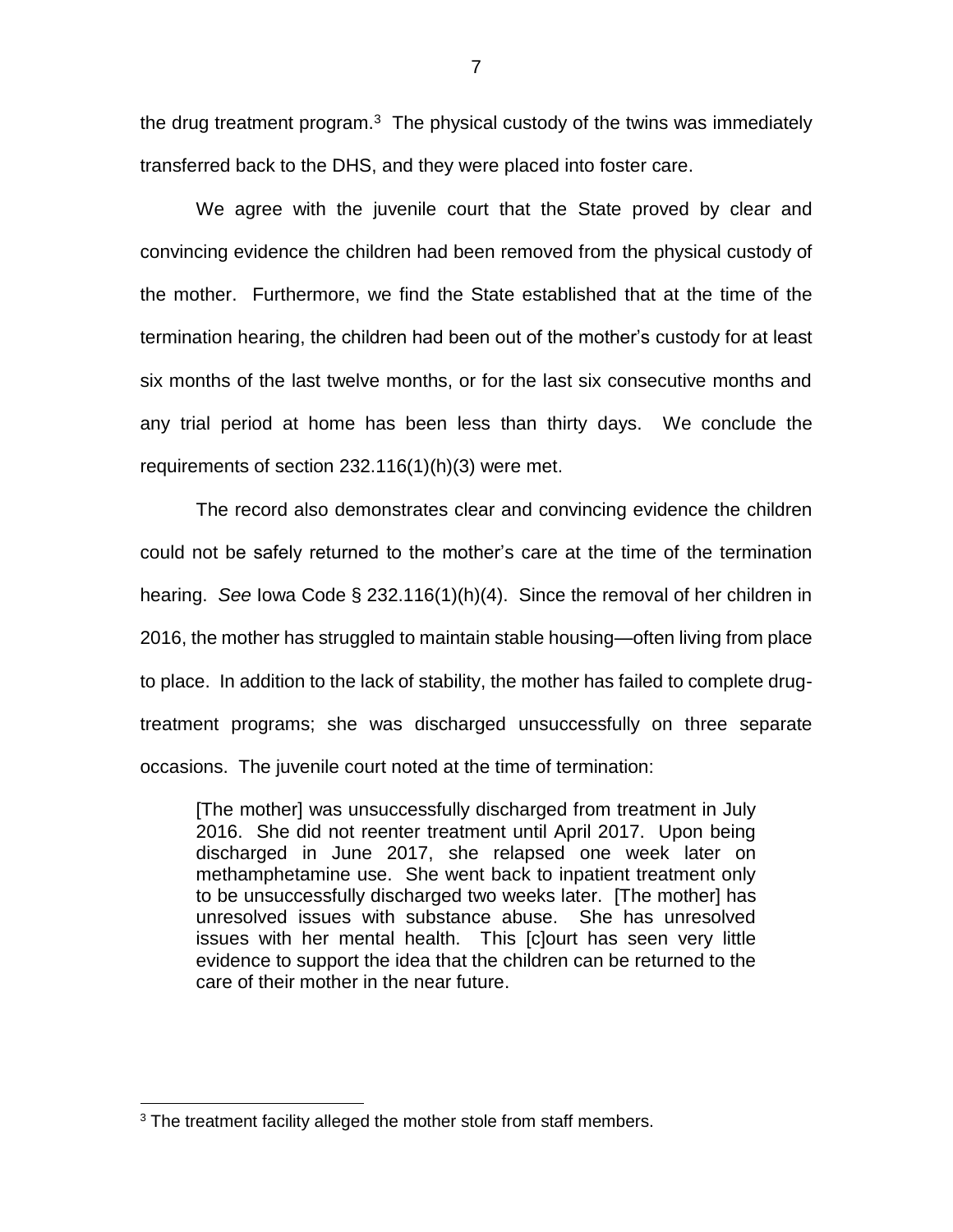Upon our de novo review of the record, we agree that clear and convincing evidence supports termination of the mother's parental rights under section 232.116(1)(h).

The mother's petition on appeal implicates that termination of her parental rights is not in the children's best interests. Even though we determined statutory grounds for termination existed under section 232.116(1)(h), we must still ensure termination is in the children's best interests. *See In re A.B.*, 815 N.W.2d at 776. In considering the children's best interests, we give primary consideration "to the child's safety, to the best placement for furthering the long-term nurturing and growth of the child, and to the physical, mental, and emotional condition and needs of the child." Iowa Code § 232.116(2); *P.L.*, 778 N.W.2d at 40.

The twins were born prematurely—testing positive for amphetamine and marijuana. Throughout the life of these proceedings, the mother was offered a plethora of services. Nevertheless, the mother's participation in services was inconsistent, and she was slow to progress. At the time of the termination hearing she had not successfully completed substance-abuse treatment and was not then participating in substance-abuse treatment. The mother was a no-show for thirty of the past thirty-four drug tests; at the time of termination, the mother's most recent drug test was positive for methamphetamines. She had not yet addressed her mental-health issues. She had no stable employment or permanent living arrangements. At the time of the termination hearing, the mother was not in a position to successfully care for her children's needs. We therefore conclude, termination of the mother's rights is in the children's best interests.

8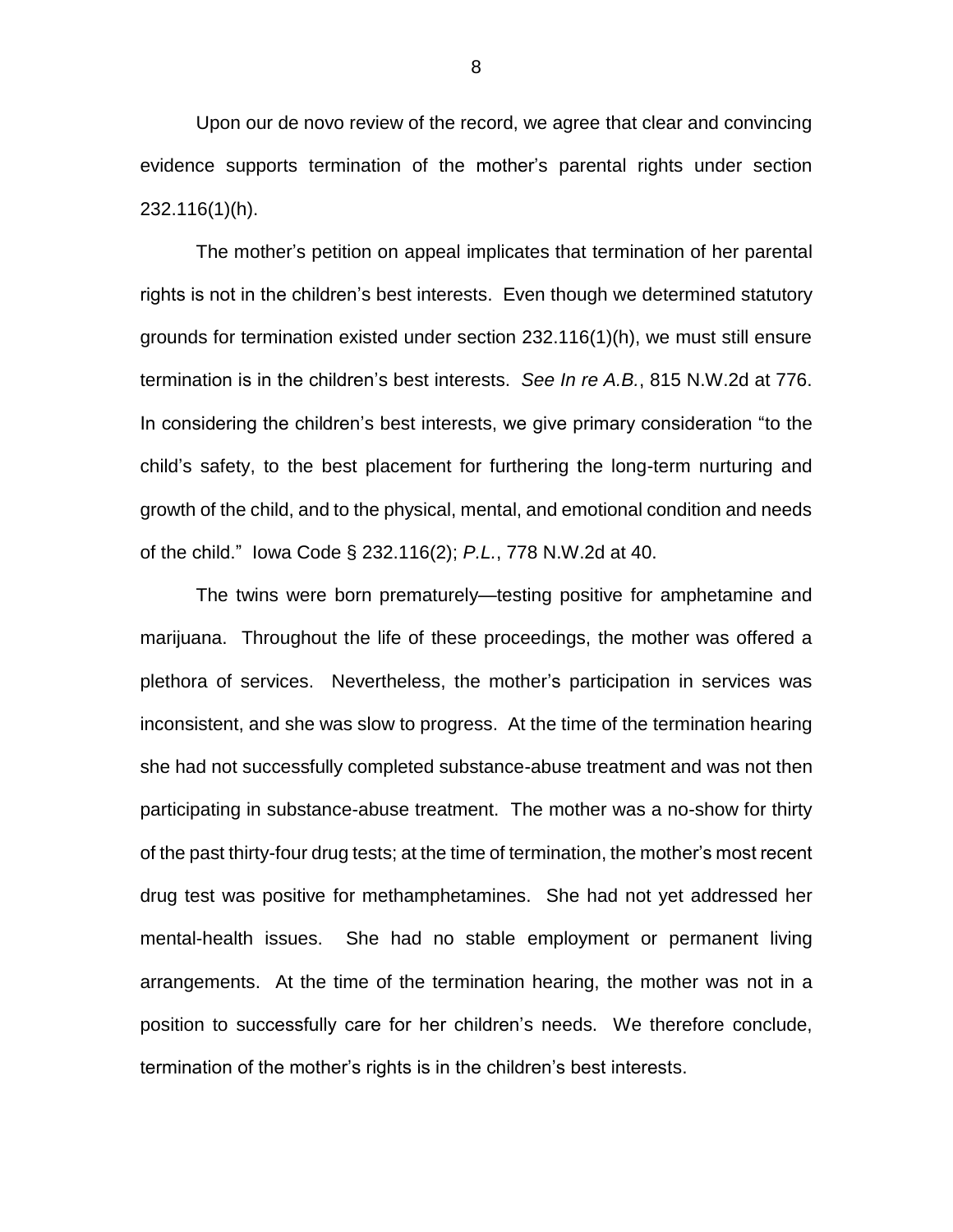The mother's petition on appeal also implicates one of the permissive exceptions under section 232.116(3)—at least as to the oldest child—because she was in the custody of her maternal grandparents. Under section 232.116(3)(a), the court need not terminate the relationship between the parent and child if a relative has legal custody of the child. Here, the juvenile court noted that at the time of the termination hearing, there was testimony that the grandparents were unable to continue caring for the child and had asked to be relieved of her care. The child had spent time with the twins' foster family, and it was the DHS's plan to place the child with the foster parents, who were willing to be a permanent placement for all three children. The juvenile court concluded, "Given the [un]expected change of events, this court does not believe the provision within the code related to relative placement applies." We agree.<sup>4</sup>

The mother's petition on appeal also suggests she should be given more time. The juvenile court noted, "These children can't continue to wait for permanency. . . . These children are very young and vulnerable. Additional time will not alleviate this problem." Again, we agree.

"It is well-settled law that we cannot deprive a child of permanency after the State has proved a ground for termination under section 232.116(1) by hoping someday a parent will learn to be a parent and be able to provide a stable home for the child." *P.L.*, 778 N.W.2d at 41. Children require permanency. *See In re* 

<sup>&</sup>lt;sup>4</sup> In a placement order entered after the termination hearing, but before entry of the termination of parental rights order, the juvenile court ordered custody of the oldest child be with the DHS for placement in family foster care. In the termination of parental rights order, the juvenile court ordered that the children be placed in the custody of the DHS for preadoptive placement.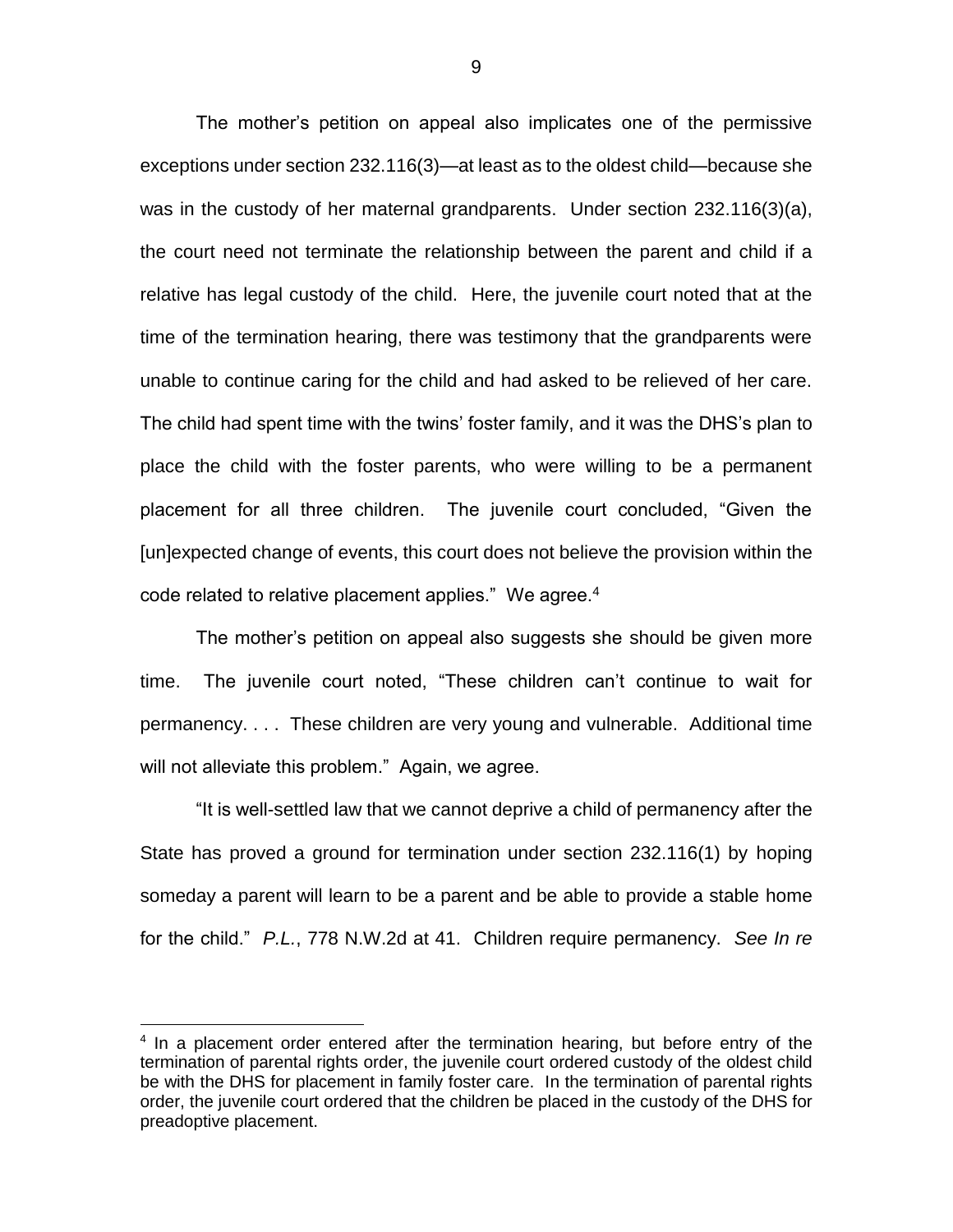*J.E*., 723 N.W.2d 793, 802 (Iowa 2006) (Cady, J., concurring specially) (noting the "defining elements in a child's best interest" are the child's safety and "need for a permanent home"). Delaying permanency any further is not in the children's best interests. As we have stated numerous times, children are not equipped with pause buttons. "The crucial days of childhood cannot be suspended while parents experiment with ways to face up to their own problems." *In re A.C*., 415 N.W.2d 609, 613 (Iowa 1987); *see also In re D.J.R*., 454 N.W.2d 838, 845 (Iowa 1990) ("We have long recognized that the best interests of a child are often not served by requiring the child to stay in 'parentless limbo.'" (citation omitted)); *In re Kester*, 228 N.W.2d 107, 110-11 (Iowa 1975) (refusing to "gamble with the children's future" or force the children to "await their [parent]'s maturity" where the parent's history shows "good intentions, but feeble resistance to temptation and wrongdoing"). While the law requires a "full measure of patience with troubled parents who attempt to remedy a lack of parenting skills," this patience has been built into the statutory scheme of chapter 232. *In re C*.*B*., 611 N.W.2d 489, 494 (Iowa 2000). Our supreme court has explained that "the legislature, in cases meeting the conditions of [the Iowa Code], has made a categorical determination that the needs of a child are promoted by termination of parental rights." *In re M*.*W*., 458 N.W.2d 847, 850 (Iowa 1990) (discussing then Iowa Code section 232.116(1)(e)). Consequently, "[t]ime is a critical element," and parents simply "cannot wait until the eve of termination, after the statutory time periods for reunification have expired, to begin to express an interest in parenting." *C*.*B*., 611 N.W.2d at 495. At some point, as is the case here, the rights and needs of the children must rise above the rights and needs of the parent. *See In re C*.*S*., 776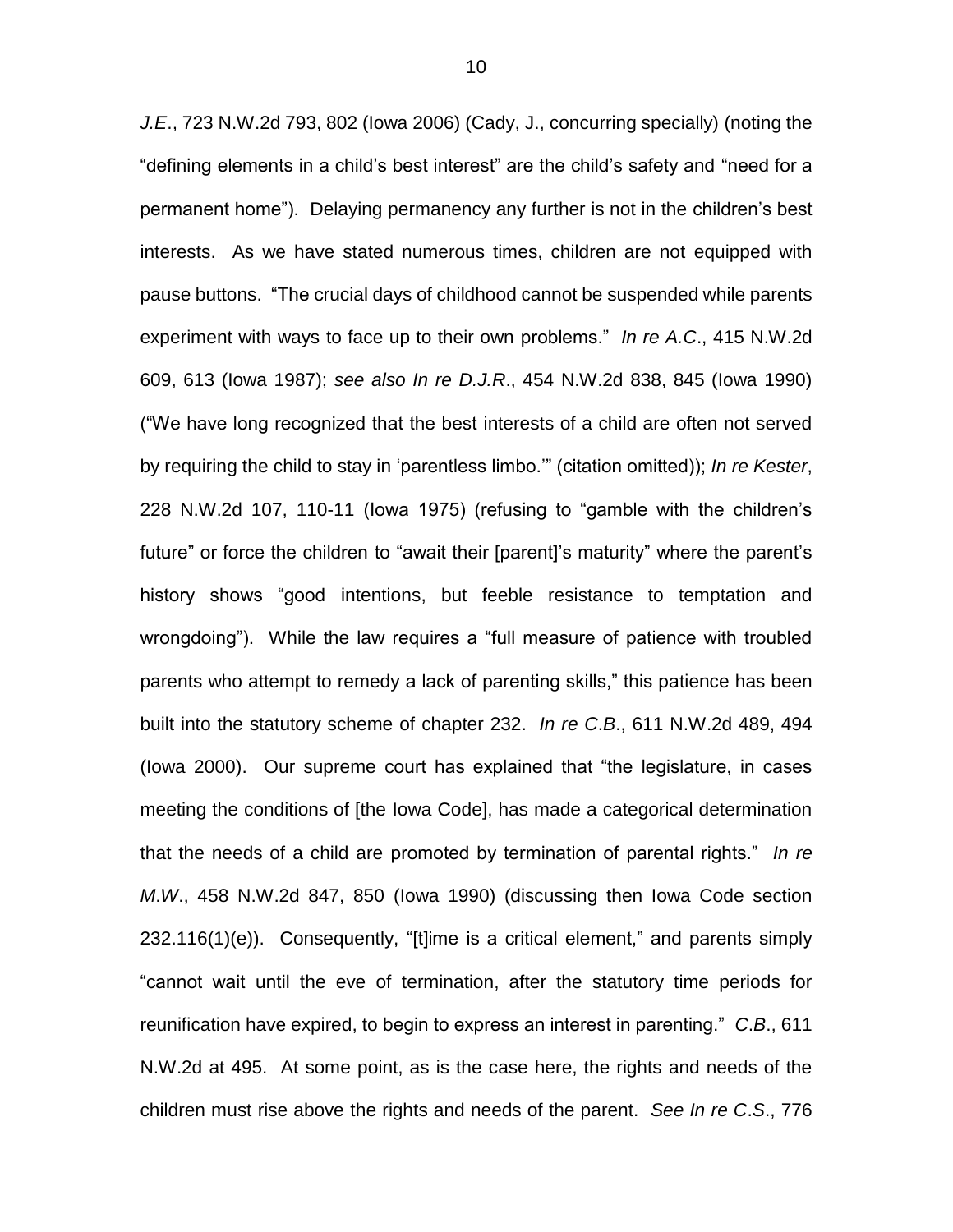N.W.2d 297, 300 (Iowa Ct. App. 2009). The public policy of the state having been legislatively set, we are obligated to heed the statutory time periods for reunification. The mother has been given more than ample time to address her adult issues and demonstrate that she could provide a safe, stable, drug-free home for the children, and she was not able to do so. Any additional time in limbo would not be in the children's best interests.

The mother's petition on appeal also suggests the State failed to make reasonable efforts to reunify the children with her because they were not placed with her at a residential treatment facility. The State must extend reasonable efforts to reunify a parent and child consistent with a child's best interests. *C.B*., 611 N.W.2d at 493. If a service has not been offered, it is the parent's job to demand it. *In re H.L.B.R*., 567 N.W.2d 675, 679 (Iowa Ct. App. 1997). We find nothing in the record showing the mother made such a request. Even had she made a specific request that the children be placed with her at the treatment facility, the DHS had good reason to deny such a request. Due to payment issues, the mother was only going to be allowed to stay thirty to forty-five days. The juvenile court noted the DHS "did not feel comfortable with the children being placed with [the mother] in treatment only for them to be discharged very soon afterwards with no transition plan in place." Upon the mother's discharge, she entered a half-way house where children were not allowed. She was at the half-way house for a week before she relapsed and was kicked out. She returned to the treatment facility but left a short time later. Under our de novo review of the record, we conclude the State met its reasonable-efforts obligation.

#### **IV. Conclusion**